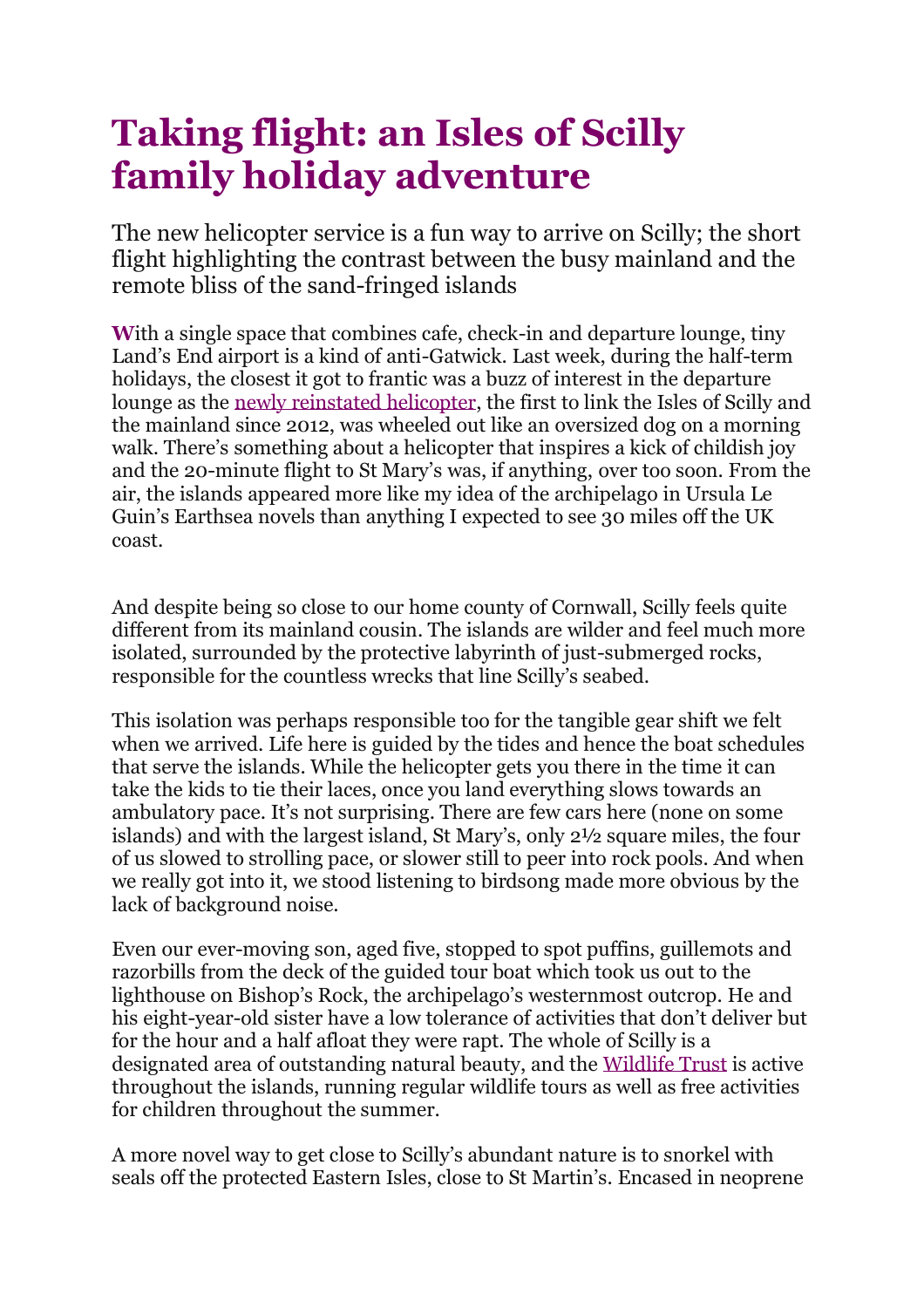I lowered myself into the water, half hoping the seals would keep their distance. However, when they appeared, skimming beneath and performing submarine acrobatics, I was utterly entranced, and when the children are a little older, I know they will be, too.

The jumping-off point for our Swallows and Amazons-like adventures was a family room at the newly opened Longstone Lodge on St Mary's (we later moved to a tent pitched just metres from the sea at Troytown Farm campsite on St Agnes). Inspired by a love of backpacking, islander Amy Hiron built Longstone, Scilly's first hostel, with her sister and husband on the site of a former shipwreck museum. "We wanted to create something that Scilly doesn't already offer, as an affordable alternative," she said as we sat outside the hostel's cafe and the children played in the gardens.

The hostel's rooms range from a six-bed dorm to bright and simple twins and singles. And after a long day on the go, Hugh Town-based [Tanglewood](http://www.tanglewoodkitchen.co.uk/)  [Kitchen](http://www.tanglewoodkitchen.co.uk/) delivered fish pie and lamb hotpot, which we heated in the hostel's communal kitchen while sharing stories with the other guests, a mixture of families, couples and solo travellers, many of them life-long devotees of the islands[.](https://www.theguardian.com/travel/2018/jun/09/taking-flight-isles-of-scilly-family-holiday-helicopter-service#img-4)

One explanation for this devotion is that the islands remain remarkably quiet and uncrowded, even in the school holidays. "Outside the annual pilot gig championship weekend [boat races in traditional craft] in early May, the islands never get that busy," Amy told me.

We found a deserted stretch of white sand within a 20-minute walk of the hostel, where the children struck off on their own to search for gems (or, for the less imaginative, beach glass) while my wife and I combed the shore for cowries.

As with all islands, you're missing at least half the picture if you only see it from the land. I took a kayak out from [St Agnes Watersports](https://www.agneswatersports.co.uk/) and made for the tiny golden crescent of Porth Askin beach, a mile or so distant. When I got there, the headland was deserted and the sea irresistible, so there was nothing for it but to strip off and dive into the clear, and exceptionally cold, water. The paddle home warmed me up and when I got back I was more than ready for the enormous portion of fish and chips at the Turk's Head pub in St Agnes.

And if that wasn't remote enough, it's possible to have a whole island to yourself if you're prepared to paddle for it. Armed with a map and another kayak, this time from Higher Town Quay on St Martin's, I set off to explore the neolithic ruins on the uninhabited island of Nornour, again in the Eastern Isles. It's incredibly rare to be truly alone, but for the hour I was there, the only other sound was that of the sea birds and the breeze in the grass.